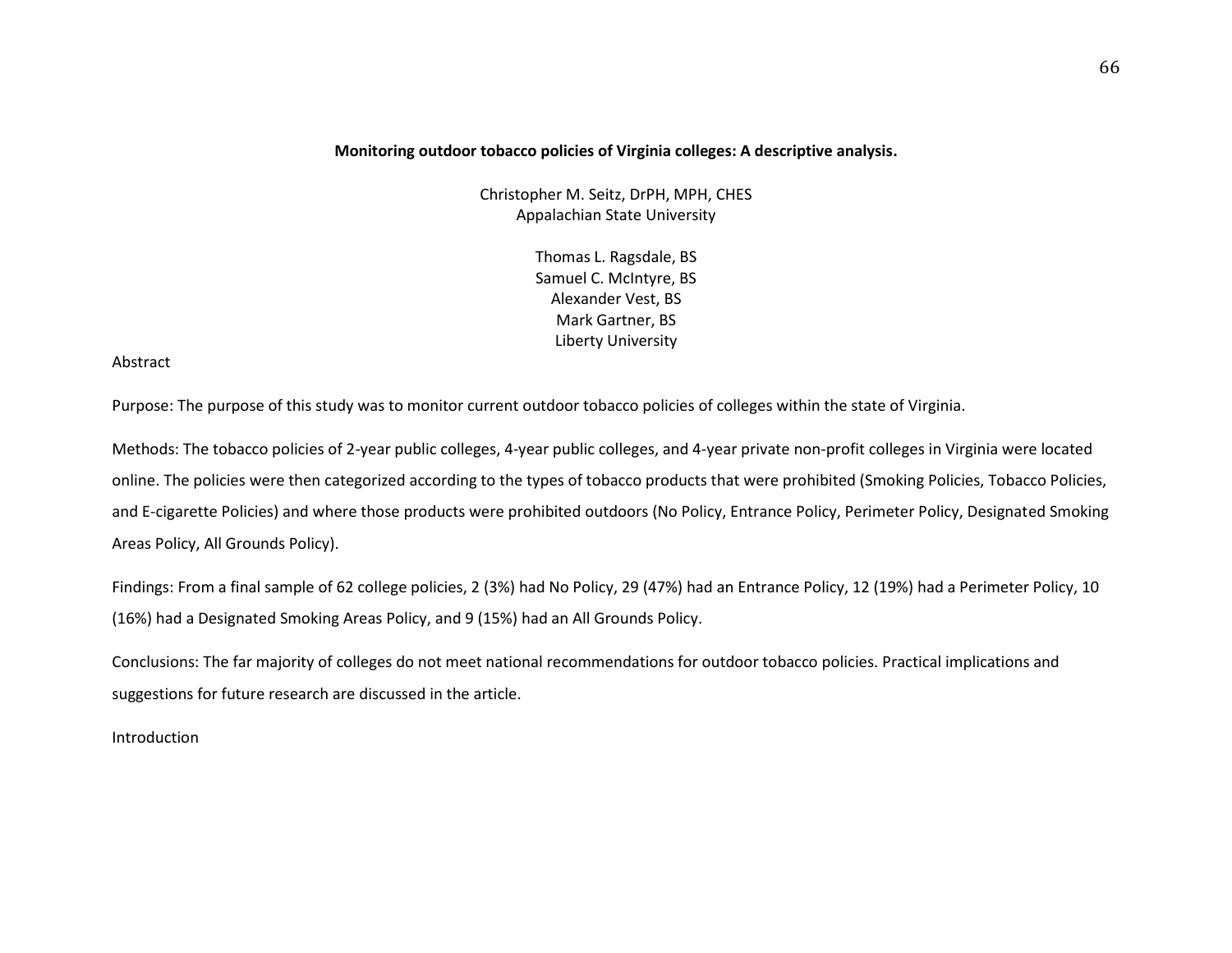Tobacco use on college campuses is an important public health issue. Various studies suggest that anywhere from 11% to 34% of college students who smoke were enrolled in college when they initiated smoking (Bernat, Klein, & Forster, 2012; Choi, Harris, Okuyemi, & Ahluwalia, 2003; Everett, Husten, Kann, Warren, Sharp, & Crossett, 1999; Tercyak, Rodriguez, & Audrain-McGovern, 2007; Wechsler, Rigotti, Gledhill-Hoyt, & Lee, 1998; Wetter, Kenford, Welsch, Smith, Fouladi, Fiore, & Baker, 2004). According to the National College Health Assessment, the nation's college students are current users of several types of tobacco, including cigarettes (9.7%), electronic cigarettes (e-cigarettes) (4.9%), hookah (4.6%), cigars, little cigars or cloves (4.4%), and smokeless tobacco (2.5%) (American College Health Association, 2016). Both qualitative (Cho & DeVaney, 2010; Seitz, Strack, Rice, DuVall, Moore, & Wyrick, 2012) and quantitative (Fallin, Roditis, & Glantz, 2015; Lechner, Meier, Miller, Wiener, & Fils-Aime, 2012; Mason, Lust, Sanem, Golden, Kingsbury, & Rudie 2014) research findings indicate that secondhand smoke exposure is also a problem outdoors at colleges that do not have strict tobacco policies. For example, in one study, 45% of students reported that secondhand smoke was difficult to avoid while outdoors on campus (Mishra, Thind, Gokarakonda, Lartey, Watkins, & Chahal, 2011). Likewise, from a separate study, 77% of students reported being bothered by outdoor secondhand smoke (Garg, Fradkin, Moskowitz, 2011).

Due to the negative health effects of tobacco use, the American College Health Association, the American Lung Association, and the U.S. Department of Health and Human Services' Tobacco-Free College Campus Initiative recommend that colleges implement policies that prohibit the use of all types of tobacco products, as well as e-cigarettes, on all campus grounds, including the outdoors (American College Health Association, 2012; American Lung

Association, 2017; Tobacco-Free College Campus Initiative, 2017). The peer-reviewed literature supports this recommendation, as findings indicate that campus-wide policies are associated with decreased secondhand smoke exposure (Fallin et al., 2015; Figueroa & Wolfersteig, 2014; Lechner et al., 2012; Lee, Ranney, & Goldstein, 2013; Mason et al., 2014), positive changes in tobacco use behavior (Czart, Pacula, Chaloupka, & Wechsler, 2001; Lechner et al., 2012; Mason et al., 2014; Meier, Lechner, Miller, & Wiener, 2013; Seo et al., 2011),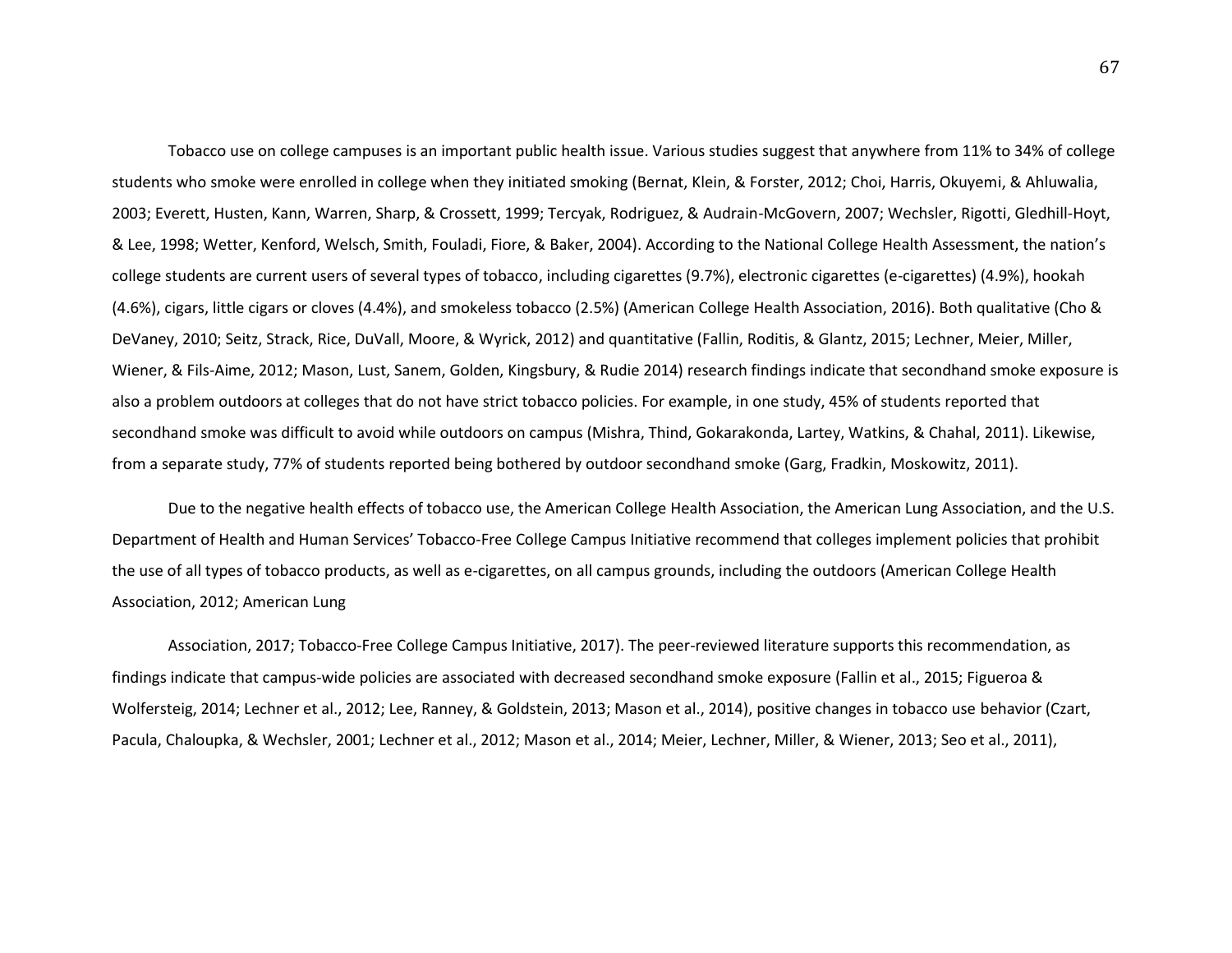improved attitudes and beliefs among students about tobacco (Lechner et al., 2012; Seo, Macy, Torabi, & Middlestadt, 2011), and positive attitudes towards tobacco-free campus policies (Fallin et al., 2015; Lechner et al., 2012; Seo et al., 2011).

Given the effectiveness of outdoor campus tobacco policies, it is important to maintain a detailed surveillance of these policies. The World Health Organization recommends that public health professionals utilize the MPOWER strategy for tobacco control, in which the "M" of the mnemonic represents "monitor tobacco use and prevention policies" (World Health Organization, 2017). Specifically, by monitoring outdoor college campus tobacco policies, health professionals can determine strengths and needs of policies, as well as improvements over time.

Currently, the American Lung Association and the Americans for Nonsmokers' Rights monitor which colleges in the United States have tobacco-free outdoor policies. Unfortunately, these organizations only list colleges that are completely smoke-free or tobacco-free outdoors, without monitoring colleges that have other types of outdoor tobacco policies (American Nonsmokers' Rights Foundation, 2017). By simply tallying the number of tobacco-free colleges, the American Lung Association and the Americans for Nonsmokers' Rights are not monitoring the complete range of policy types among colleges. For example, research indicates that common outdoor tobacco policies include prohibiting tobacco use: a certain distance from building entrances, a certain distance from building perimeters, on the entire campus except for designated smoking areas, or prohibiting smoking on the entire campus (Fallin-Bennett, Roditis, & Glantz, 2017; Lee et al., 2013; Seitz et al., 2012).

Therefore, the purpose of the study described in this article was to collect and analyze the current outdoor tobacco policies of the state of Virginia's colleges. Specifically, we focused on 2-year public colleges, 4-year public colleges, and 4-year private non-profit colleges.

## Methods-Data Collection

Prior to conducting the study, the Institutional Review Board determined that the study was exempt, since all policies retrieved were freely available online and data was not collected from human participants.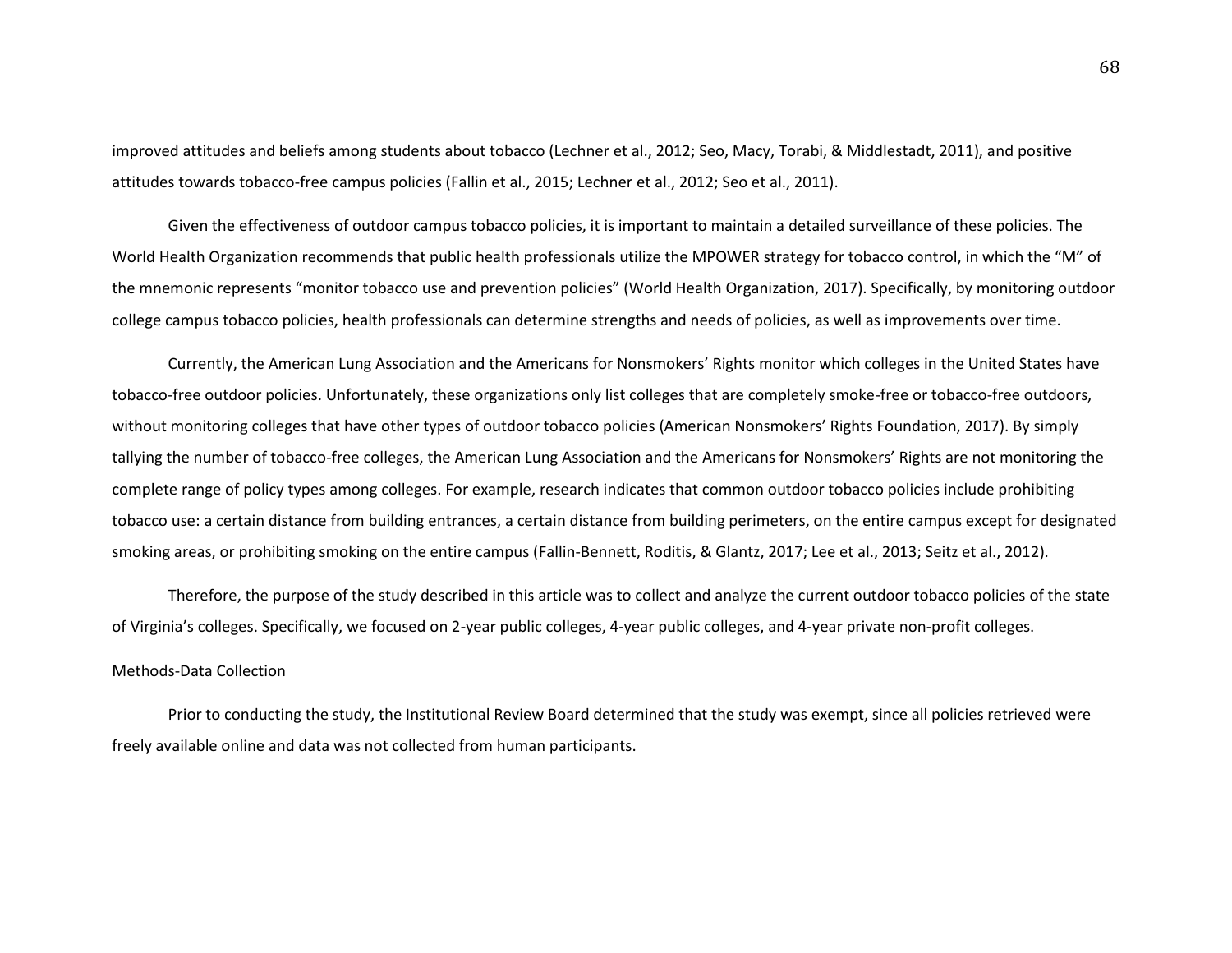During March of 2017, the government's National Center for Education Statistics' "College Navigator" website (http://nces.ed.gov/collegenavigator/) was used to locate Virginia's 2-year public colleges, 4-year public colleges, and 4-year private non-profit colleges. College Navigator gives users the option to filter colleges based upon state location, public or private college status, and length of degree options (e.g., 4-year degree, 2-year degree) (National Center for Education Statistics, 2017).

From College Navigator, we included every 2-year public college, 4-year public college, and 4-year private non-profit college from Virginia. We only included these colleges, since in 2014, of all 481,768 undergraduate students in Virginia, 92% were enrolled in 2-year public colleges, 4-year public colleges, and 4-year private non-profit colleges (National Center for Education Statistics, 2015). We excluded colleges that did not have a physical campus (i.e., online colleges) or that did not list student enrollment. In an electronic document, we copied and pasted each college's name, website hyperlink, and student enrollment. We then used the search pane of each college's website using a combination of the following terms: smoking, tobacco, policy. If the website did not produce the college's tobacco policy, we used the same search terms on the Human Resources webpage, policy listing webpage, and the most current student and faculty handbooks.

Tobacco policies were copied and pasted into an electronic document for analysis. If we were unable to locate the tobacco policy, it was listed as "not available" in the study's results, since it was assumed that if members of a college community could not easily locate a tobacco policy on the internet, then they might not contact administrators to determine the official campus tobacco policy.

## Analysis

The outdoor policies were categorized based on the types of tobacco products being prohibited, including smoking policies, tobacco policies, and/or e-cigarette policies. Policies were categorized as "Smoking Policy" if the wording included "smoking" in general or more specific wording against all types of burning tobacco, such as cigarettes, cigars, cigarillos, cloves, hookah, and so on. Policies were categorized as "Tobacco Policy" if the wording was clear that "tobacco" included smoking and smokeless products, such as chew, dip, or snus. Policies were categorized as "E-cigarette Policy" if the wording was specific against e-cigarettes, vapes, or non-FDA approved products that mimic smoking.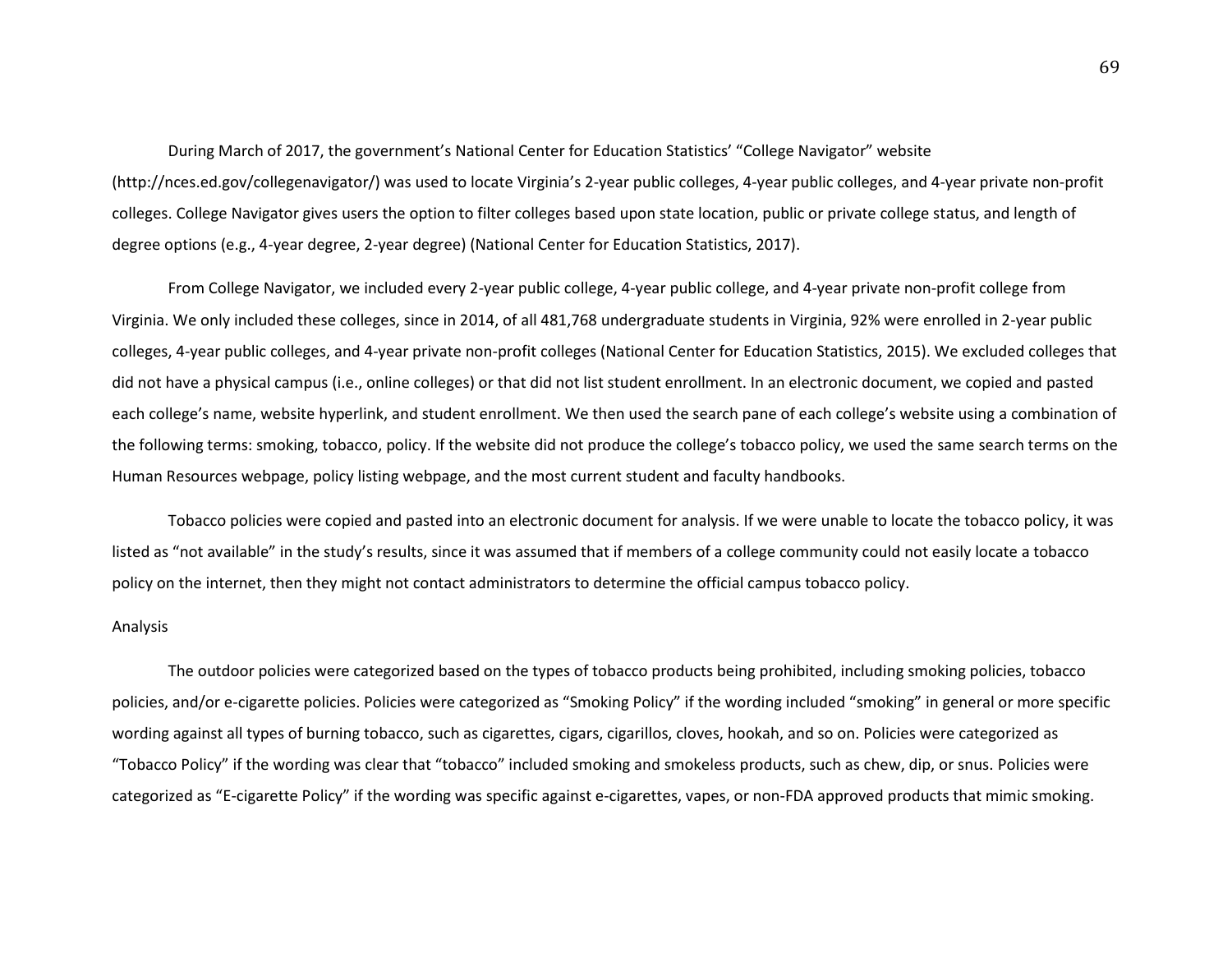The outdoor policies were further categorized based upon where smoking or tobacco use was prohibited on campus as follows: "No Policy" (did not prohibit smoking anywhere outdoors), "Entrance Policy" (prohibited smoking/tobacco use a certain distance from building entrances), "Perimeter Policy" (prohibited smoking/tobacco use a certain distance from the perimeter of buildings), "Designated Smoking Areas Policy" (prohibited smoking/tobacco use everywhere except for a number of designated areas), and "All Grounds Policy" (prohibited smoking/tobacco use everywhere outdoors).

# Results

There was a total of 70 colleges filtered from the College Navigator website. Of those, we could not locate the tobacco policy of 7 colleges and there was 1 college that did not provide student enrollment, giving us a final sample of 62 colleges. There were 22 (35%) 2-year public colleges, 14 (23%) 4-year public colleges, and 26 (42%) 4-year private non-profit colleges.

The colleges had a variety of outdoor policies that prohibited a range of tobacco products (Table 1). There were 2 (3%) colleges that did not prohibit tobacco use outdoors. Of the remaining 60 colleges, 29 (47%) colleges (with a total enrollment of 341,606 students) had an Entrance Policy, ranging from 20 feet to 100 feet (Mdn = 25 feet). There were 12 (19%) colleges (with a total enrollment of 26,801 students) that had a Perimeter Policy, which ranged from 25 feet to 50 feet (Mdn = 25 feet). There were 10 (16%) colleges (with a total enrollment of 33,132 students) that had a Designated Smoking Areas Policy, which ranged from 4 designated areas to 13 designated areas. However, it should be noted that 6 of the colleges did not specify the number of designated areas. Finally, there were 9 (15%) colleges (with a total enrollment of 28,749 students) that had an All Grounds Policy.

The college policies prohibited different types of tobacco products (Table 1). From the sample of college policies, 16 (26%) had a Smoking Policy, 22 (35%) had a Smoking Policy and E-cigarette Policy, 9 (15%) had a Tobacco Policy, and 13 (21%) had a Tobacco Policy and Ecigarette Policy.

70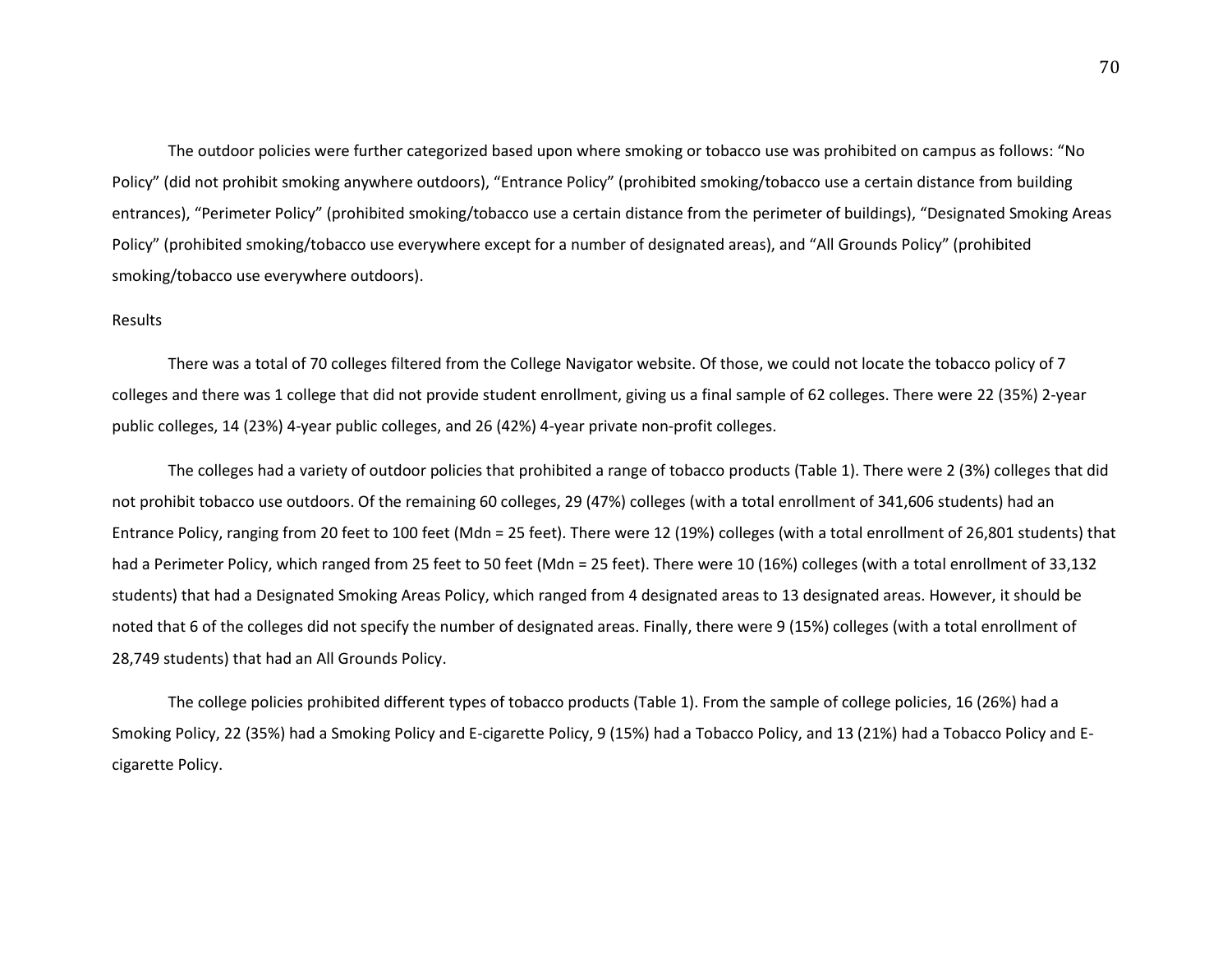# **Discussion**

The purpose of this study was to monitor the outdoor tobacco policies of Virginia colleges. Using the College Navigator website, we were able to locate each 2-year public, 4-year public, and 4-year private non-profit colleges in Virginia. From this, we assessed outdoor tobacco policies by searching the colleges' websites. Overall, the findings indicate that very few of Virginia's colleges are meeting national recommendations. It is important to reflect on these findings and discuss the implications for practice and future research.

There is a gap between the American College Health Association's recommended outdoor tobacco policies at colleges and the policies currently implemented at Virginia colleges. To date, only nine (15%) colleges in Virginia implement an All Grounds Policy. However, only two of those fully implemented the policy recommendations given by the American College Health Association by including smokeless tobacco and ecigarettes as a prohibited products. To better serve the students attending Virginia colleges with an All Grounds Policy, campus administrators should consider prohibiting all types of tobacco products.

Unfortunately, most colleges in Virginia implemented tobacco policies that are often associated with non-compliance. Specifically, there were a total of 41 (68%) Virginia colleges (with a total enrollment of 368,407 students) that had an Entrance Policy or Perimeter Policy. While these types of policies seem logical to help prevent second-hand smoke exposure, several studies have indicated that smokers on college campuses do not comply with these types of policies (Amerando, Becker, & Johnson, 2010; Cho & DeVaney, 2010; Harris, Stearns, Kovach, & Harrar, 2009; Lee, Ranney, & Goldstein, 2013; Seitz et al., 2012). For example, Amerando and colleagues (2010) surveyed the compliance of 102 smokers of students, faculty of a policy that prohibited smoking 25-feet away from college building perimeters. They found that 50% of smokers complied with the policy "none of the time," 40% complied "some of the time," and only 10% complied "all of the time" (Amerando et al., 2010). In a different study, Harris and colleagues (2009) observed 265 smokers on campus during a one-week period, finding that only 88 (33%) complied with the policy.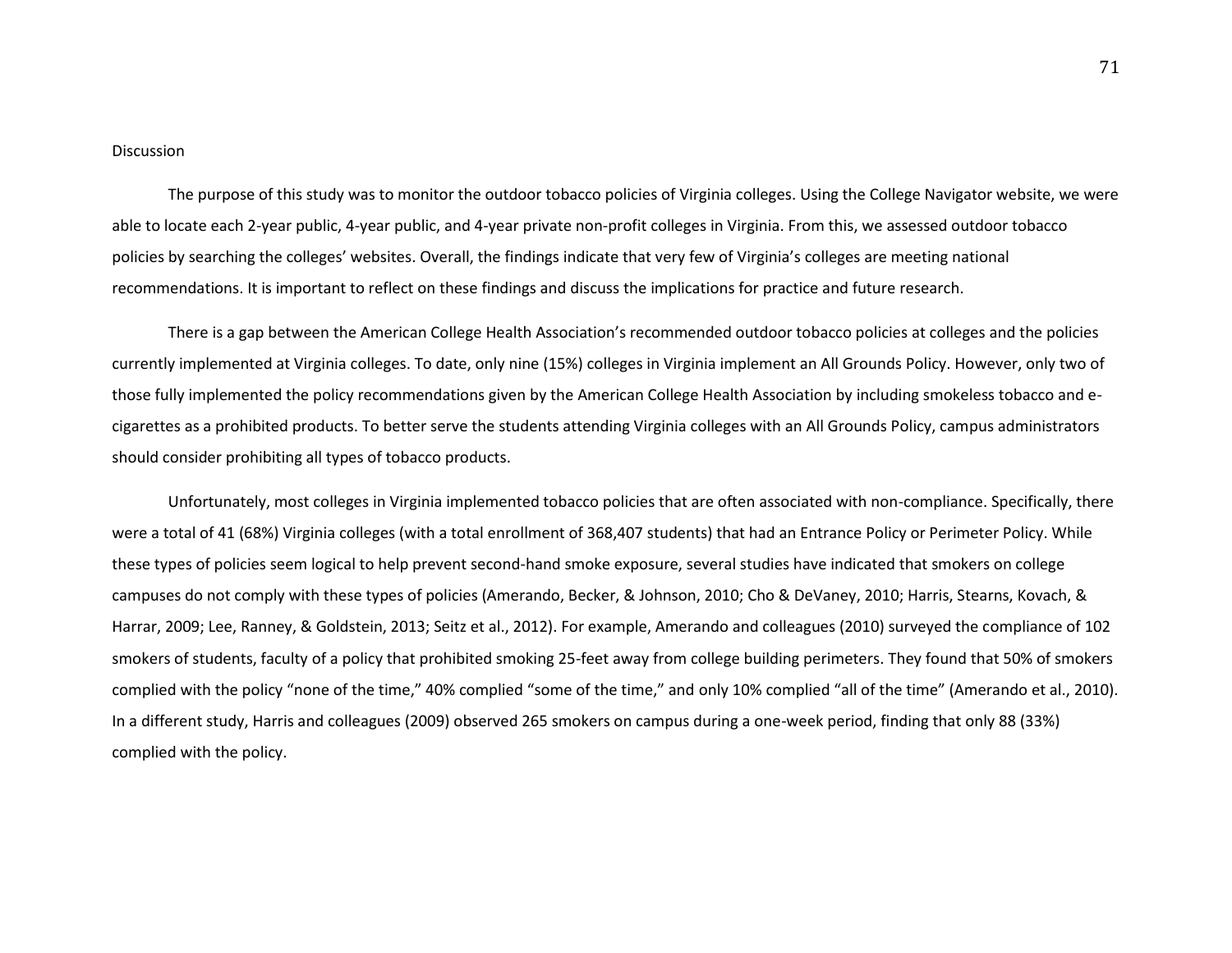Given the growing popularity and public health concern of e-cigarettes, it is important to discuss e-cigarettes in college tobacco policies. Our study found that 35 (56%) policies included e-cigarettes as a prohibited product. The vapors from e-cigarettes contain several potentially harmful chemical agents, traces of carcinogens, and addicting levels of nicotine (U.S. Department of Health and Human Services, 2016). According to the 2015 Youth Risk Behavioral Survey, 24% of high school students were current users of e-cigarettes (Kann et al., 2016), which is a 900% increase since 2011 (U.S. Department of Health and Human Services, 2016). The prevalence of e-cigarette use among these age groups resulted in a major report and call to action from the United States' Surgeon General (U.S. Department of Health and Human Services, 2016). By prohibiting e-cigarettes on campus, administrators can help to prevent use of this product as high school students make the transition to college.

#### Limitations

There were several limitations to our study. First, our search terms may not have resulted in finding the colleges policies, resulting in a lower sample size. Second, the colleges' publicly displayed tobacco policies may not have been up to date. Third, we did not include two-year for-profit colleges and four-year for-profit colleges, since the enrollment of these institutions makes up a small percentage of overall college students; however, by excluding these colleges, our findings cannot be generalized to all types of institutions.

#### Recommendations

We recommend that public health professionals in the state of Virginia advocate to legislators for a state-wide policy that would require all colleges to become tobacco-free. For example, the states of Arkansas, Illinois, Iowa, and Louisiana have implemented state-wide policies that prohibit tobacco products at state public colleges (American Nonsmokers' Rights Foundation, 2017). Ultimately, the implementation of such a policy would create a healthier learning environment, in which there would be a decrease in secondhand smoke exposure of over 400,000 students in the state.

72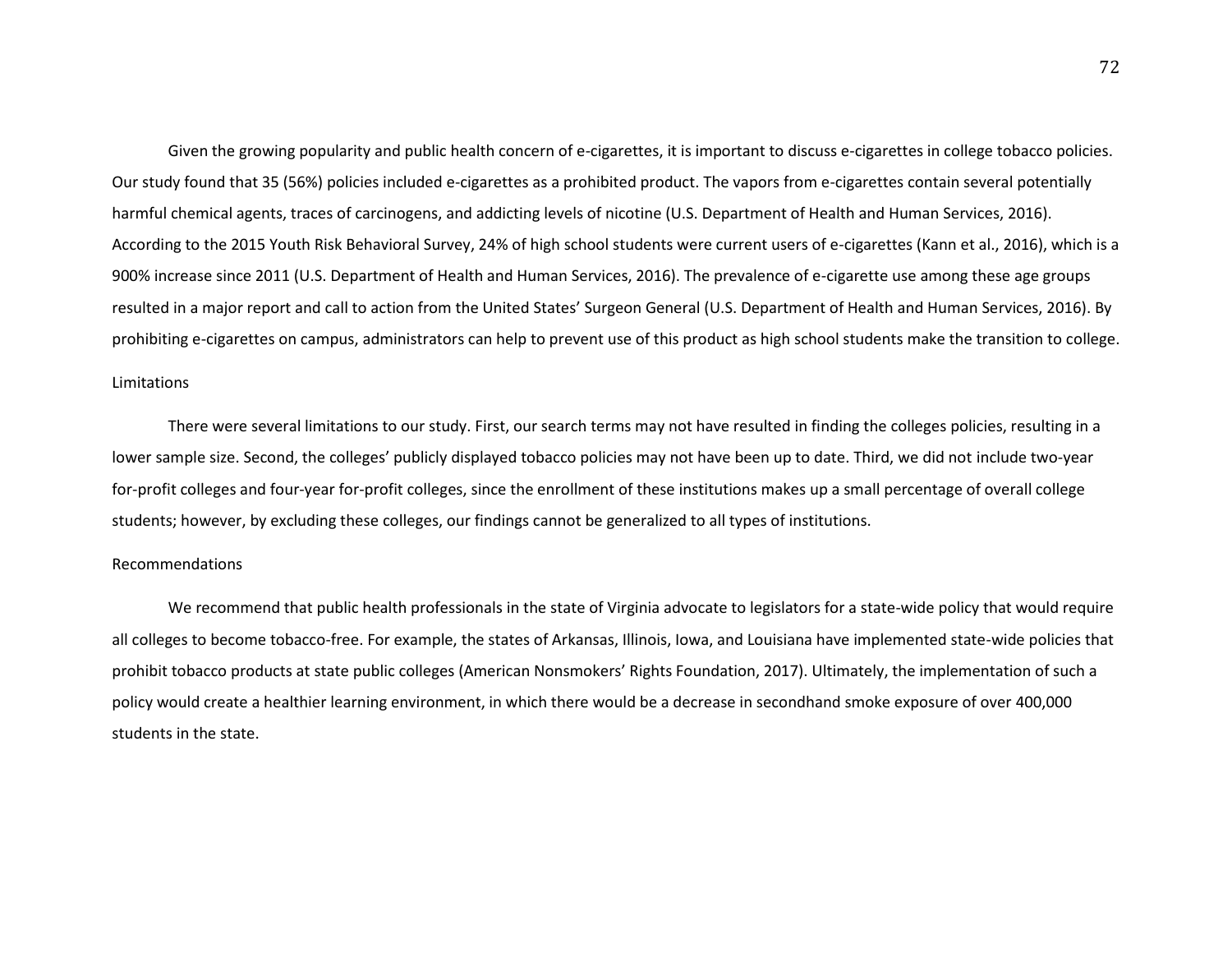As mentioned previously, organizations like Americans for Nonsmokers' Rights keep a count of colleges with completely tobacco-free outdoor policies; however, there is a lack of monitoring for other types of outdoor tobacco policies (e.g., No Policy, Entrance Policy, Perimeter Policy, Designated Smoking Areas Policy). In the spirit of the World Health Organization's MPOWER strategy, there should be monitoring for each type of campus tobacco policies on an ongoing basis, as this would allow health professionals to better gauge the strengths and needs of policies over the span of time. As such, future research should continue to monitor the outdoor tobacco policies of college campuses.

Table 1. Frequency of various tobacco policies implemented at colleges in Virginia

| Type of policy | Entrances $(\% )$ | Perimeters $(\% )$ | Designated Areas $(\% )$ All Grounds $(\% )$ |       |
|----------------|-------------------|--------------------|----------------------------------------------|-------|
| S              | 10(16)            | 4 (6)              | 2(3)                                         | 0(0)  |
| S & E          | 14(23)            | 4(6)               | 4(6)                                         | 0(0)  |
|                | 0(0)              | 1(2)               | 1(2)                                         | 7(11) |
| T & E          | 5(8)              | 3(5)               | 3(5)                                         | 2(3)  |

*Note*. S = Smoking Policy; T = Tobacco Policy; E = E-cigarette Policy

### References

- Amerando, C., Becker, C.M., & Johnson, H. (2010). An evaluation of a university-based smoking policy: A student research project. American Journal of Health Studies, 25(2), 111–116
- American College Health Association. (2016). American College Health Association-National College Health Assessment II: Undergraduate students reference group data report fall 2015. Hanover, MD: American College Health Association.
- American College Health Association. (2012). Position statement on tobacco on college and university campuses. Journal of American College Health, 60(3), 266–267.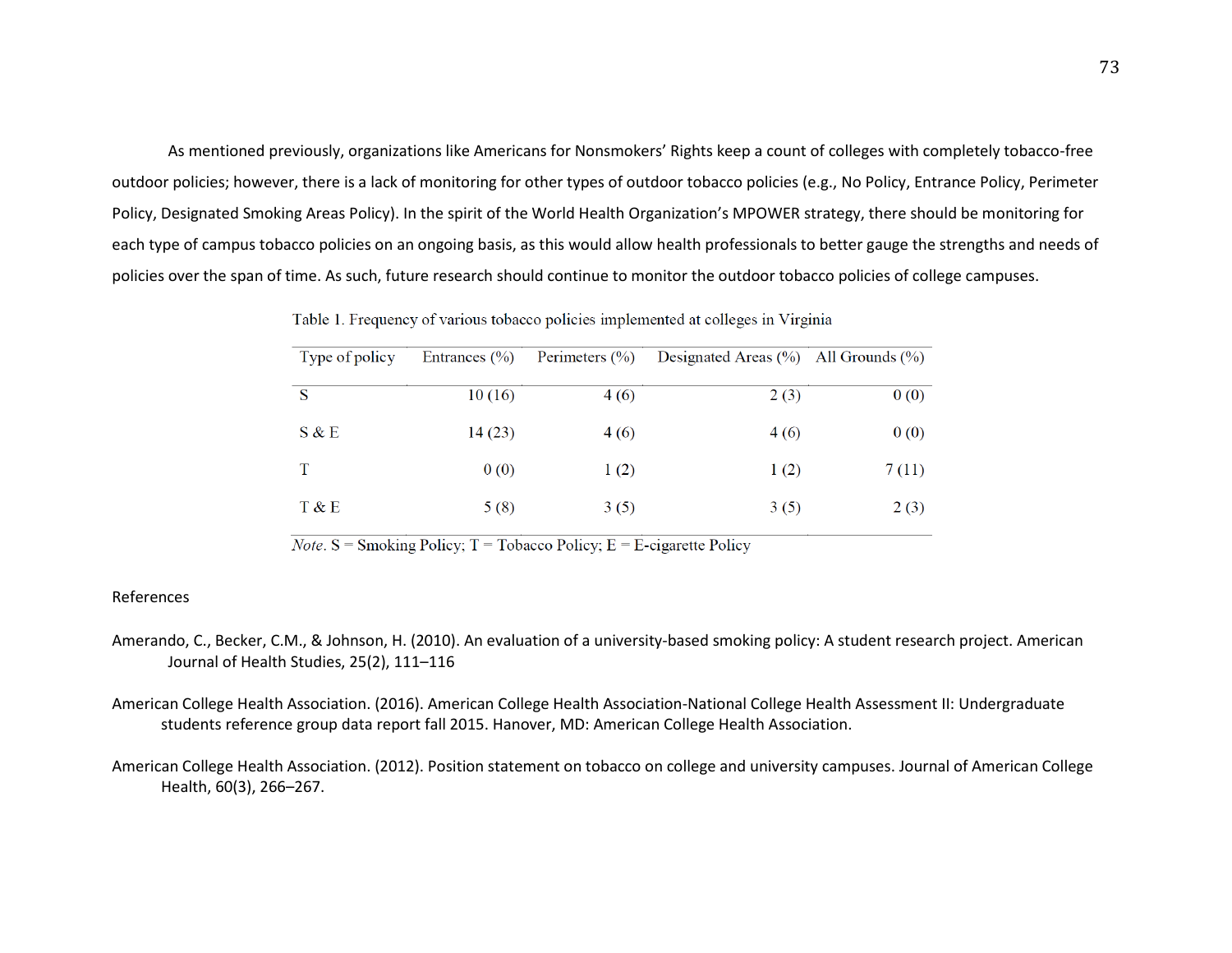American Lung Association. (2017). Smokefree environments. Retrieved from: <http://www.lung.org/our-initiatives/tobacco/smokefree-environments/>

- American Nonsmokers' Rights Foundation. (2017). Smokefree and tobacco-free U.S. and tribal colleges and universities. Retrieved from [http://no-smoke.org/goingsmokefree.php?id=447.](http://no-smoke.org/goingsmokefree.php?id=447)
- Bernat, D.H., Klein, E.G., & Forster, J.L. (2012). Smoking initiation during young adulthood: A longitudinal study of a population-based cohort. Journal of Adolescent Health, 51(5), 497-502.
- Cho, Y., & DeVaney, S.A. (2010). Understanding college students' opinions on a smoking policy. International Journal of Consumer Studies, 34(4), 388–393.
- Choi, W.S., Harris, K.J., Okuyemi, K., & Ahluwalia, J.S. (2003). Predictors of smoking initiation among college-bound high school students. Annals of Behavioral Medicine, 26(1), 69-74.
- Czart, C., Pacula, R.L., Chaloupka, R.J., & Wechsler, H. (2001). The impact of prices and control policies on cigarette smoking among college students. Contemporary Economic Policy, 19(2), 135-149.
- Everett, S.A., Husten, C.G., Kann, L., Warren, C.W., Sharp, D., & Crossett, L. (1999). Smoking initiation and smoking patterns among US college students. Journal of American College Health, 48(2), 55-60.

Fallin-Bennett, A., Roditis, M., & Glantz, S.A. (2017). The carrot and the stick? Strategies to improve compliance with college campus tobacco policies. Journal of American College Health, 65(2), 122-130.

Fallin, A., Roditis, M., & Glantz, S.A. (2015). Association of campus tobacco policies with secondhand smoke exposure, intention to smoke on campus, and attitudes about outdoor smoking restrictions. American Journal of Public Health, 105(6), 1098-1100.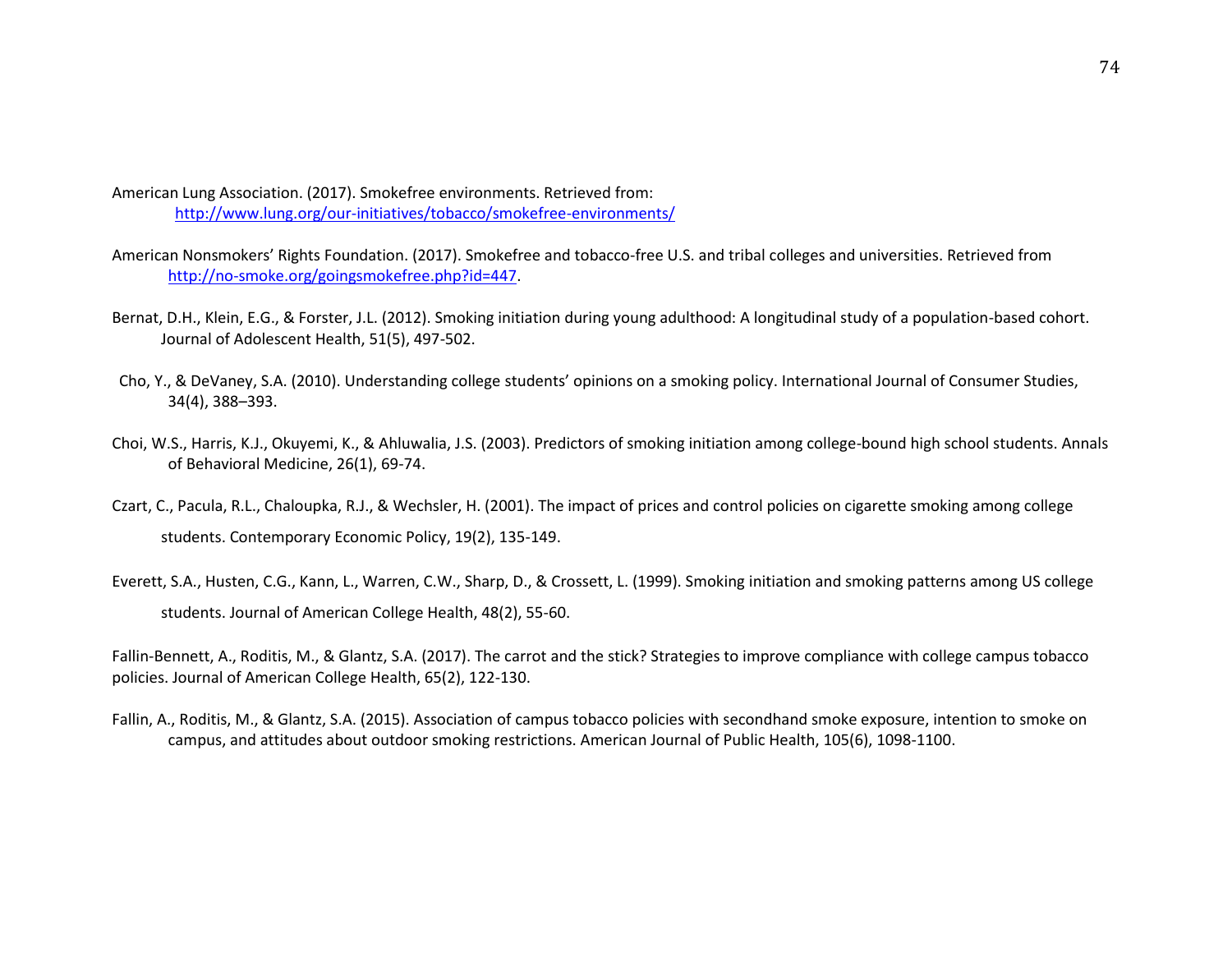- Figueroa, H., & Wolfersteig, W. (2014, November). Mixed-methods evaluation and cost- effectiveness analysis of a tobacco-free campus initiative. Paper presented at the 142nd APHA Annual Meeting and Exposition, New Orleans, LA.
- Garg, T., Fradkin, N., & Moskowitz, J.M. (2011). Adoption of an outdoor residential hall smoking policy in a California public university: A case study. Journal of American College Health, 59(8), 769–771.
- Harris, K.J., Stearns, J.N., Kovach, R.J., & Harrar, S.W. (2009). Enforcing an outdoor smoking ban on a college campus: Effects of a multicomponent approach. Journal of American College Health, 58(2), 121-126.
- Kann, L., McManus, T., Harris, W.A., Shanklin, S.L., Flint, K.H., Hawkins, J., Queen, B., Lowry, R., Olsen, E.O., Chyen, D., Whittle, L., Thornton, J., Lim, C., Yamakawa, Y., Brener, N., & Zaza, S. (2016). Youth Risk Behavior Surveillance—United States, 2015. Morbidity and Mortality Weekly Report: Surveillance Summaries, 65(SS-6), 1–174.
- Lechner, W.V., Meier, E., Miller, M.B., Wiener, J.L., & Fils-Aime, Y. (2012). Changes in smoking prevalence, attitudes, and beliefs over 4 years following a campus-wide anti-tobacco intervention. Journal of American College Health, 60(7), 505–511.
- Lee, J.G., Ranney, L.M., & Goldstein, A.O. (2013). Cigarette butts near building entrances: What is the impact of smoke-free college campus policies? Tobacco Control, 22(2), 107–112.
- Mason, M., Lust, K., Sanem, J., Golden, D., Kingsbury, J., & Rudie, M. (2014, November). Impact of smoke-/tobacco-free policies on student tobacco-use rates at postsecondary institutions in Minnesota. Paper presented at the 142nd APHA Annual Meeting and Exposition, New Orleans, LA.
- Meier, E., Lechner, W.V., Miller, M.B., & Wiener, J.L. (2013). Changes in smokeless tobacco use over four years following a campus-wide antitobacco intervention. Nicotine & Tobacco Research, 15(8), 1382–1387.
- Mishra, S., Thind, H.K., Gokarakonda, S.B., Lartey, G., Watkins, C., & Chahal, M. (2011). Second-hand smoke in a university campus: Attitudes and perceptions of faculty, staff and students. International Journal of Health Research, 4(1), 21–27.

National Center for Education Statistics. (2017). College Navigator. Retrieved from http://nces.ed.gov/collegenavigator/.